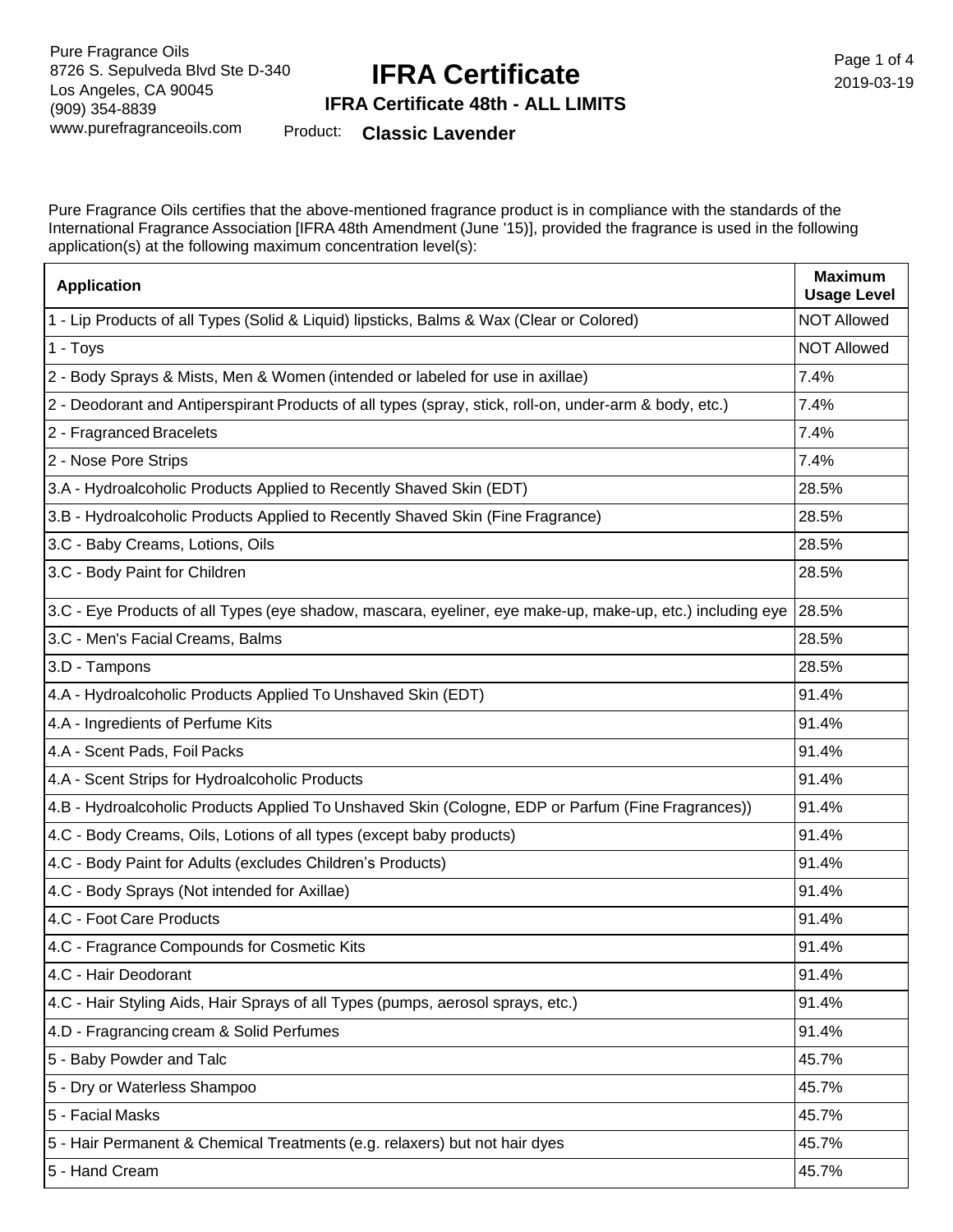### **IFRA Certificate**

Page 2 of 4 2019-03-19

#### **IFRA Certificate 48th - ALL LIMITS**

Product: **Classic Lavender**

| <b>Application</b>                                                                                                | <b>Maximum</b><br><b>Usage Level</b> |
|-------------------------------------------------------------------------------------------------------------------|--------------------------------------|
| 5 - Hand sanitizers                                                                                               | 45.7%                                |
| 5 - Wipes or Refreshing Tissues for Face, Neck, Hands, Body                                                       | 45.7%                                |
| 5 - Women's Facial Creams/Facial Make-up                                                                          | 45.7%                                |
| 6 - Mouthwash, Including Breath Sprays                                                                            | <b>NOT Allowed</b>                   |
| 6 - Toothpaste                                                                                                    | <b>NOT Allowed</b>                   |
| 7.A - Baby Wipes                                                                                                  | 17.1%                                |
| 7.A - Intimate (Feminine) Wipes                                                                                   | 17.1%                                |
| 7.A - Toilet Wipes                                                                                                | 17.1%                                |
| 7.B - Insect Repellent (intended to be applied to the skin)                                                       | 17.1%                                |
| 8.A - Hair Styling Aids Non-Spray of all types (mousse, gels, leave-in conditioners)                              | No Restriction                       |
| 8.A - Make-up Removers of all types (not including face cleansers)                                                | No Restriction                       |
| 8.A - Nail Care                                                                                                   | No Restriction                       |
| 8.A - Powders & Talcs, All Types (Except baby Powders & Talcs)                                                    | No Restriction                       |
| 8.B - Hair Dyes                                                                                                   | No Restriction                       |
| 9.A - Bath Gels, Foams, Mousses, Salts, Oils & other products added to bathwater                                  | No Restriction                       |
| 9.A - Body Washes of all types (including baby washes) & Shower Gels of all Type                                  | No Restriction                       |
| 9.A - Conditioner (Rinse-Off)                                                                                     | No Restriction                       |
| 9.A - Depilatory, all (including Body Waxes for mechanical hair removal)                                          | No Restriction                       |
| 9.A - Face Cleansers of all types (washes, gels, scrubs, etc.)                                                    | No Restriction                       |
| 9.A - Shampoos of all types (including baby shampoos)                                                             | No Restriction                       |
| 9.A - Shaving Creams of all types (stick, gels, foams, etc.)                                                      | No Restriction                       |
| 9.A - Soap Liquid & Bar (Toilet Soap)                                                                             | No Restriction                       |
| 9.B - Feminine Hygiene - Pads & Liners                                                                            | No Restriction                       |
| 9.B - Toilet Paper                                                                                                | No Restriction                       |
| 9.B - Wheat Bags                                                                                                  | No Restriction                       |
| 9.C - Air fresheners sprays (incl. Room Sprays, Aerosols & Pump; excl. deodorant, hair styling aids, &<br>animal) | No Restriction                       |
| 9.C - Facial Tissues, Napkins & Paper Towels                                                                      | No Restriction                       |
| 10.A - Dry Cleaning Kits                                                                                          | No Restriction                       |
| 10.A - Fabric Softeners of all types including fabric softener sheets                                             | No Restriction                       |
| 10.A - Hand Dishwashing Detergent including concentrates                                                          | No Restriction                       |
| 10.A - Handwash Laundry Detergents of all types including concentrates                                            | No Restriction                       |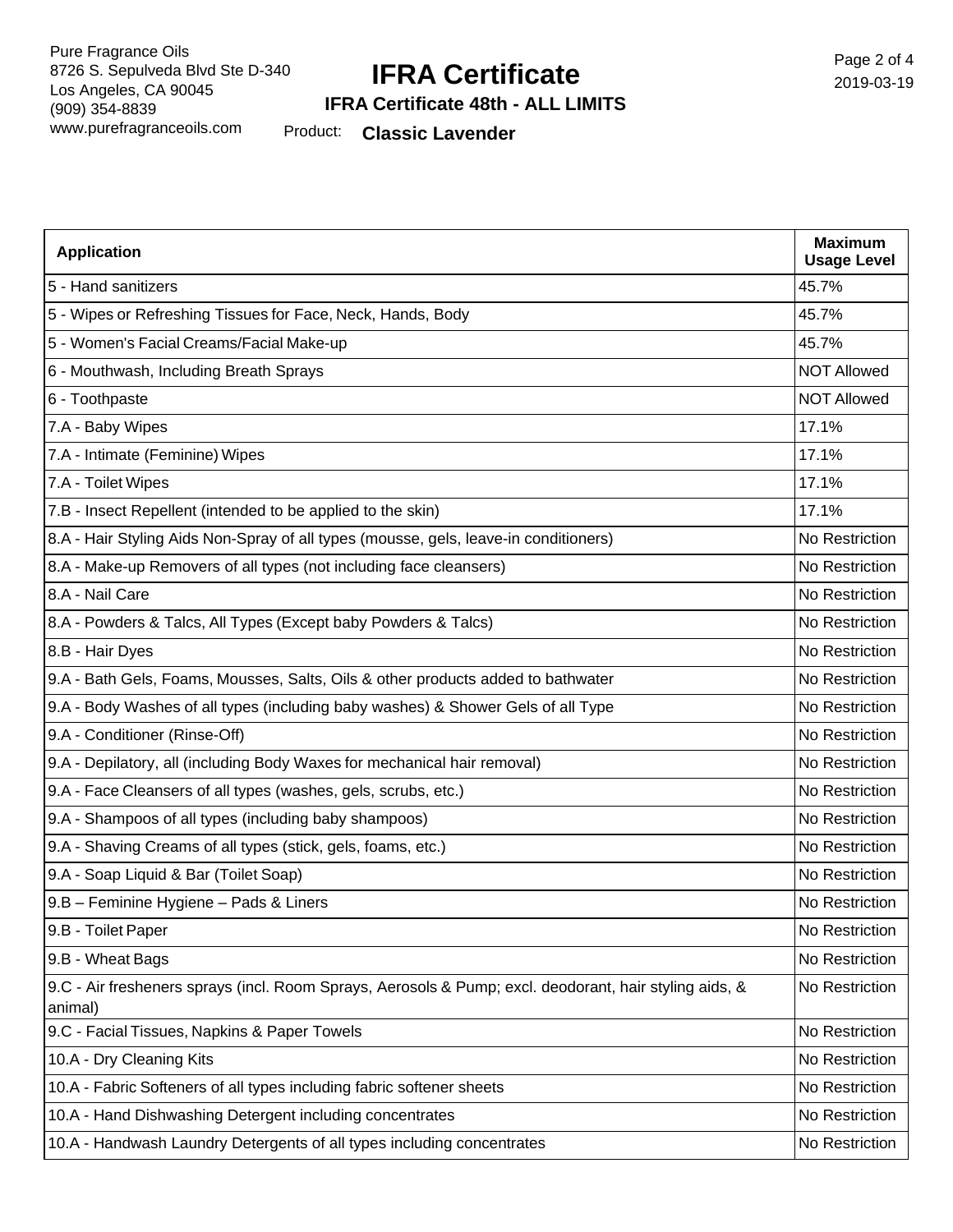# **IFRA Certificate**

Page 3 of 4 2019-03-19

### **IFRA Certificate 48th - ALL LIMITS**

Product: **Classic Lavender**

| <b>Application</b>                                                                                                                     | <b>Maximum</b><br><b>Usage Level</b> |
|----------------------------------------------------------------------------------------------------------------------------------------|--------------------------------------|
| 10.A - Hard Surface Cleaners (Bathroom & Kitchen Cleansers & Furniture polish, etc.)                                                   | No Restriction                       |
| 10.A - Machine Wash Laundry Detergent & Bleach (liquids, powders, tablets, etc.) including laundry bleach<br>and concentrates          | No Restriction                       |
| 10.A - Other Household Cleaning Products (fabric, soft surface & Carpet Cleaners)                                                      | No Restriction                       |
| 10.A - Shampoos for pets                                                                                                               | No Restriction                       |
| 10.B - Diapers                                                                                                                         | No Restriction                       |
| 10.B - Scented Gloves or Socks                                                                                                         | No Restriction                       |
| 10.B - Toilet seat wipes                                                                                                               | No Restriction                       |
| 11 - Air Delivery Systems (Automated or with Manual Activator) with no contact with dispensing port.                                   | No Restriction                       |
| 11 - Air Fresheners (Solids, Liquid or Closed systems). Excluding Manual Deliver Room Spray Products                                   | No Restriction                       |
| 11 - All Non-Skin, or incidental skin, Contact                                                                                         | No Restriction                       |
| 11 - Animal sprays & Cat Litter                                                                                                        | No Restriction                       |
| 11 - Candles                                                                                                                           | No Restriction                       |
| 11 - Concentrated Aerosol Air Fresheners for metered systems                                                                           | No Restriction                       |
| 11 - Deodorizers/Maskers not intended for skin contact (Fabric drying machine deodorizers, carpet powders) No Restriction              |                                      |
| 11 - Floor Wax                                                                                                                         | No Restriction                       |
| 11 - Fuels & Paints                                                                                                                    | No Restriction                       |
| 11 - Insecticides (mosquito coil, paper, electrical, for clothing) excluding aerosols                                                  | No Restriction                       |
| 11 - Joss Sticks, Incense, Crystals/Stones, Blotters, Sachets & Fragrance Lamp Ring                                                    | No Restriction                       |
| 11 - Liquid Air Freshener Refills (Cartridge & Non-Cartridge Systems)                                                                  | No Restriction                       |
| 11 - Machine Dishwash detergent and deodorizers                                                                                        | No Restriction                       |
| 11 - Machine only Laundry Detergent (e.g. liquitabs)                                                                                   | No Restriction                       |
| 11 - Odored Distilled Water (that can be added to steam irons)                                                                         | No Restriction                       |
| 11 - Plastic Articles (excluding toys)                                                                                                 | No Restriction                       |
| 11 - Reed Diffusers & Liquid Refills (Cartridge & Non-Cartridge Systems)                                                               | No Restriction                       |
| 11 - Scent delivery systems using dry air technology that releases a fragrance without sprays, aerosols or<br>heated oils              | No Restriction                       |
| 11 - Scent Pack                                                                                                                        | No Restriction                       |
| 11 - Scratch and Sniff                                                                                                                 | No Restriction                       |
| 11 - Shoe Polishes                                                                                                                     | No Restriction                       |
| 11 - Toilet Blocks                                                                                                                     | No Restriction                       |
| 11 - Treated Textiles (starch sprays, fabric treated with fragrance after wash, deodorizers for textiles, tights<br>with moisturizers) | No Restriction                       |